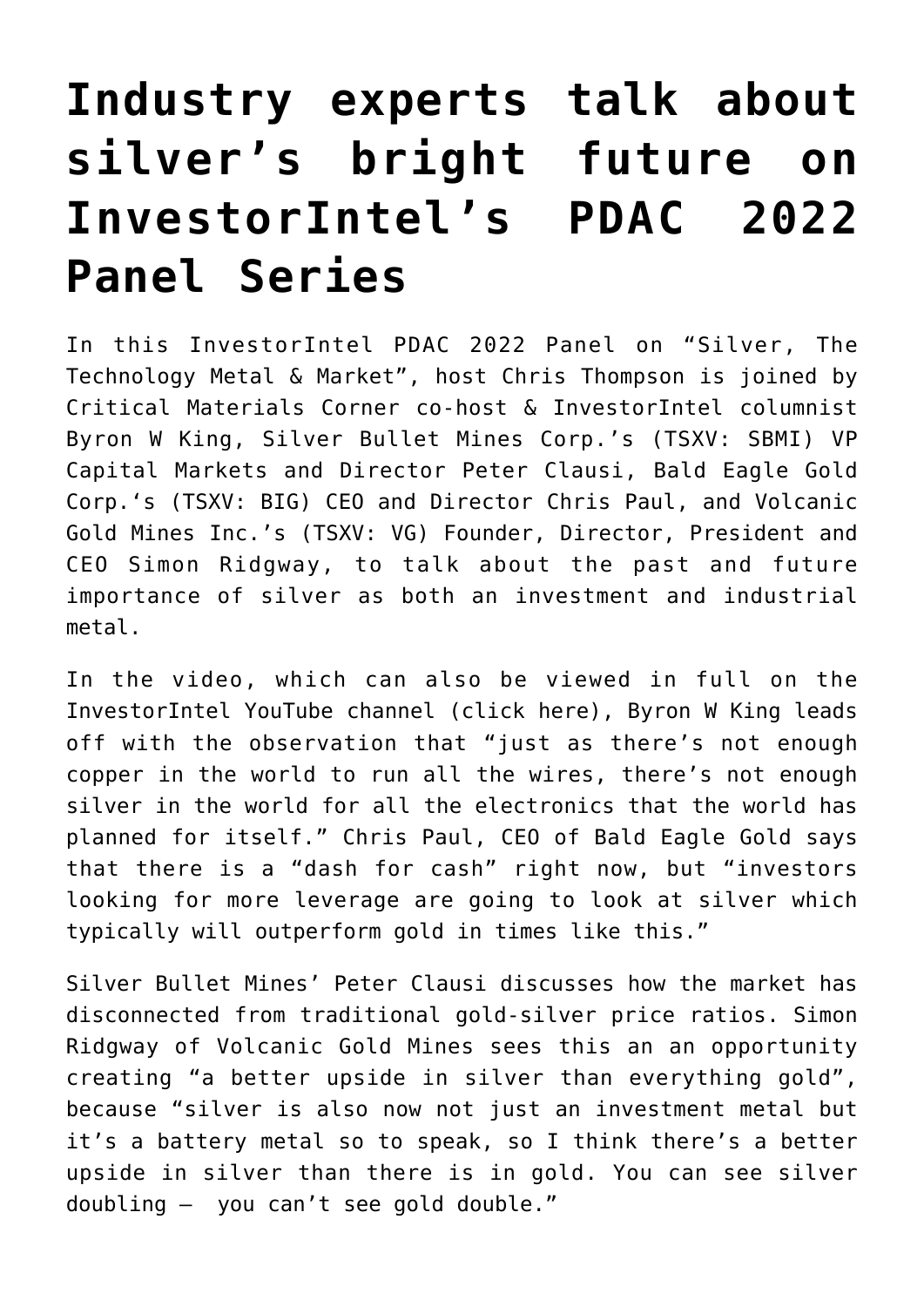The panel also discusses the current state of silver exploration and discoveries, and the challenges facing silver companies including working in silver-rich jurisdictions, ESG, and forging good relationships with local populations.

Don't miss other InvestorIntel videos. Subscribe to the InvestorIntel YouTube channel by [clicking here](https://www.youtube.com/c/InvestorIntel).

## **About Bald Eagle Gold Corp.**

Bald Eagle Gold Corp. is a junior mining company focused on the exploration and development of the Hercules Silver Project, northwest of Cambridge, Idaho. The Company's management team brings extensive and successful international experience with a focus on identifying and acquiring prospective and under-explored precious metals properties worldwide. The board of directors have an established track record of creating significant returns for investors and have demonstrated access to capital to advance the development of assets.

To learn more about Bald Eagle Gold Corp., [click here](https://www.baldeaglegold.com/)

## **About Silver Bullet Mines Corp.**

Silver production is imminent at Silver Bullet's Buckeye Silver Mine, in Arizona. Only 63M shares outstanding, with 29M in escrow. The company owns its own mill, giving it great control over its costs.

To learn more about Silver Bullet Mines Corp., [click here](https://www.silverbulletmines.com/)

## **About Volcanic Gold Mines Inc.**

Volcanic brings together an experienced and successful mining, exploration and capital markets team focused on building multi-million-ounce gold and silver resources in underexplored countries. Through the strategic acquisition of mineral properties with demonstrated potential for hosting gold and silver resources, and by undertaking effective exploration and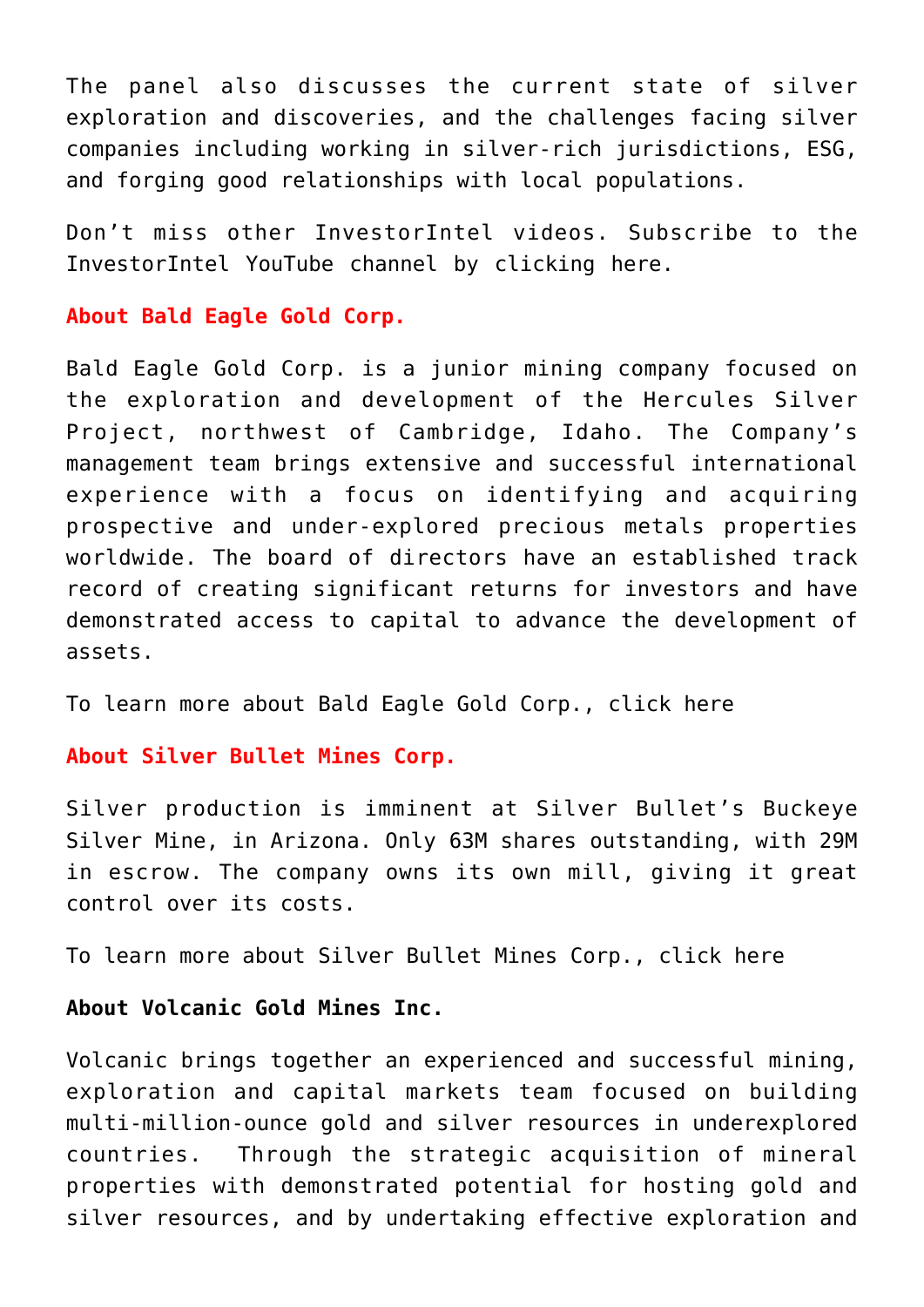drill programs, Volcanic intends to become a leading goldsilver company.

To learn more about Volcanic Gold Mines Inc., [click here](https://www.volgold.com/)

*Disclaimer: Bald Eagle Gold Corp., Silver Bullet Mines Corp. and Volcanic Gold Mines Inc. are advertorial members of InvestorIntel Corp.*

This interview, which was produced by InvestorIntel Corp., (IIC), does not contain, nor does it purport to contain, a summary of all the material information concerning the "Company" being interviewed. IIC offers no representations or warranties that any of the information contained in this interview is accurate or complete.

This presentation may contain "forward-looking statements" within the meaning of applicable Canadian securities legislation. Forward-looking statements are based on the opinions and assumptions of the management of the Company as of the date made. They are inherently susceptible to uncertainty and other factors that could cause actual events/results to differ materially from these forward-looking statements. Additional risks and uncertainties, including those that the Company does not know about now or that it currently deems immaterial, may also adversely affect the Company's business or any investment therein.

Any projections given are principally intended for use as objectives and are not intended, and should not be taken, as assurances that the projected results will be obtained by the Company. The assumptions used may not prove to be accurate and a potential decline in the Company's financial condition or results of operations may negatively impact the value of its securities. Prospective investors are urged to review the Company's profile on [Sedar.com](http://www.sedar.com/) and to carry out independent investigations in order to determine their interest in investing in the Company.